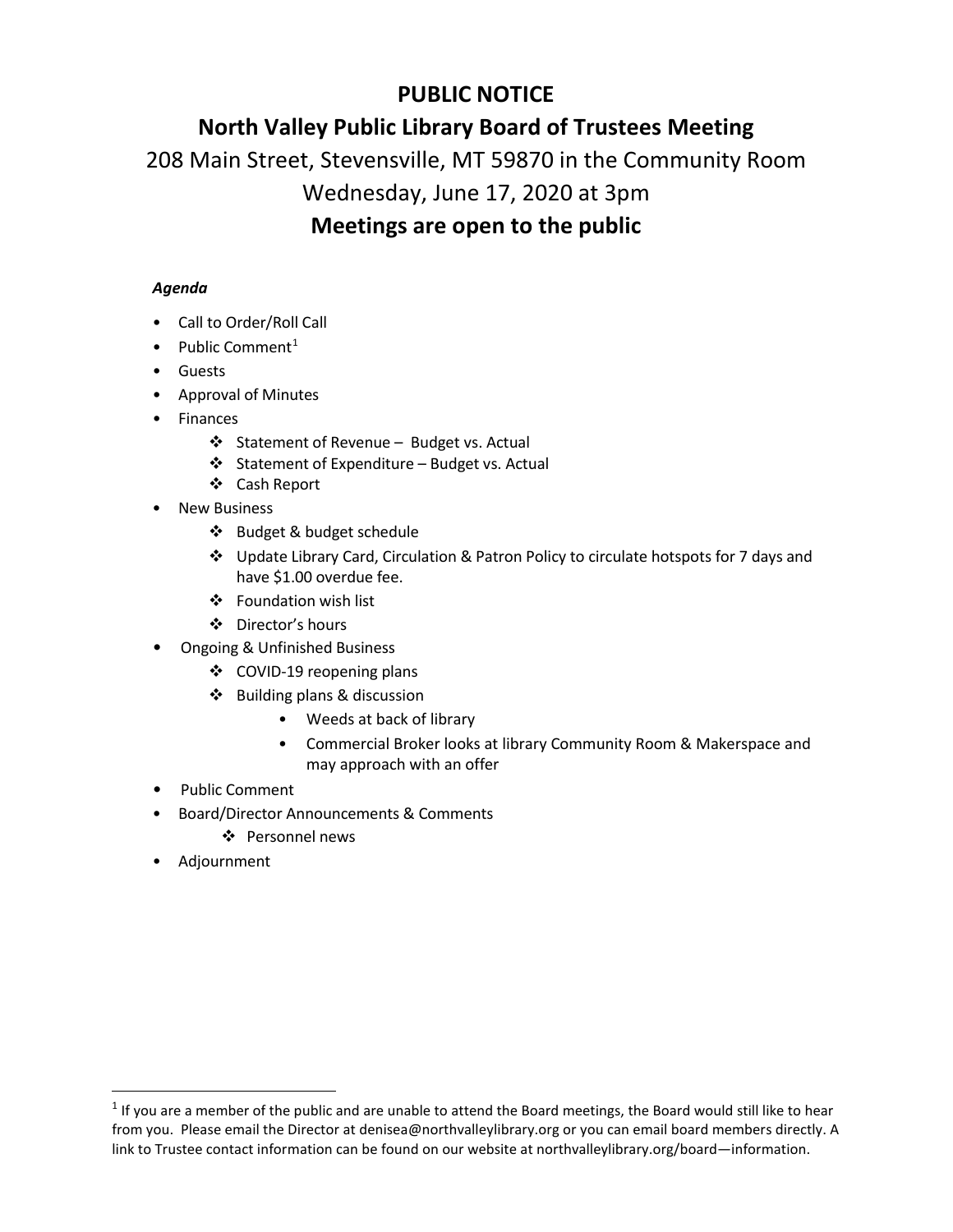### **North Valley Public Library**

Minutes Board of Trustees Meeting Wednesday, June 17, 2020 at 3 p.m.

#### **CALL TO ORDER/ROLL CALL**

The meeting was called to order at 3:00 **BOARD MEMBERS PRESENT** Victoria Howell, Chair Caitlin Dunn, Vice Chair **BOARD MEMBERS ABSENT** Dianne Snedigar **STAFF PRESENT** Denise Ard, Director

Leon Theroux Kim Tiplady

**PUBLIC COMMENT** Three members of the public were at the meeting. Terri Lackey, 517 South Sunset Bench, started her comments by saying that Board meetings should be held in the evening rather than the afternoon so that more working people could attend. She spoke against the board's policy requiring face coverings of staff and patrons. A copy of her written comments and arguments against the policy are in the appendix of these minutes. See Appendix A. After her comments she and one other member of the public left.

**GUESTS** No guests.

**APPROVAL OF MINUTES** Leon made a motion to approve the minutes from May 2020 and Kim seconded. The motion passed unanimously.

**FINANCES** eRate has not responded about a refund from July 2019 so the library may not get that anticipated revenue. Caitlin made a motion to approve the May financial reports and Kim seconded. The motion passed unanimously.

### **NEW BUSINESS**

### *Budget & Budget Schedule*

New copier, 10 hotspots, and library cell phone will be added to next fiscal year budget. Bitterroot Public Library offers Roku to their patrons. The cost of the Roku is \$30. Netflix subscription \$16 per month or \$192 a year and Hulu Basic \$6 a month or \$72 a year for total of \$294 per device. The NVPL Board decided not to offer Roku at this time. Many NVPL patrons are without internet and those that have it may already have streaming subscriptions.

## *Update Library Card, Circulation & Patron Policy to circulate hotspots for 7 days and have \$1.00 overdue fee.*

Kim made a motion to update the Library Card, Circulation & Patron Policy to circulate hotspots for 7 days and have \$1.00 per day overdue fee and Caitlin seconded. The motion passed unanimously.

### *Foundation wish list*

Leon would like to hear from the staff regarding items on the wish list. Denise said she was interested in Nancy Bevins arranging an adult talk show event for the library a few times a year, after Covid vaccine or dies down, which would require lighting or filming equipment.

### *Director's Hours*

Denise requested to drop her hours from 40 hours a week to 38 hours a week. She said it would save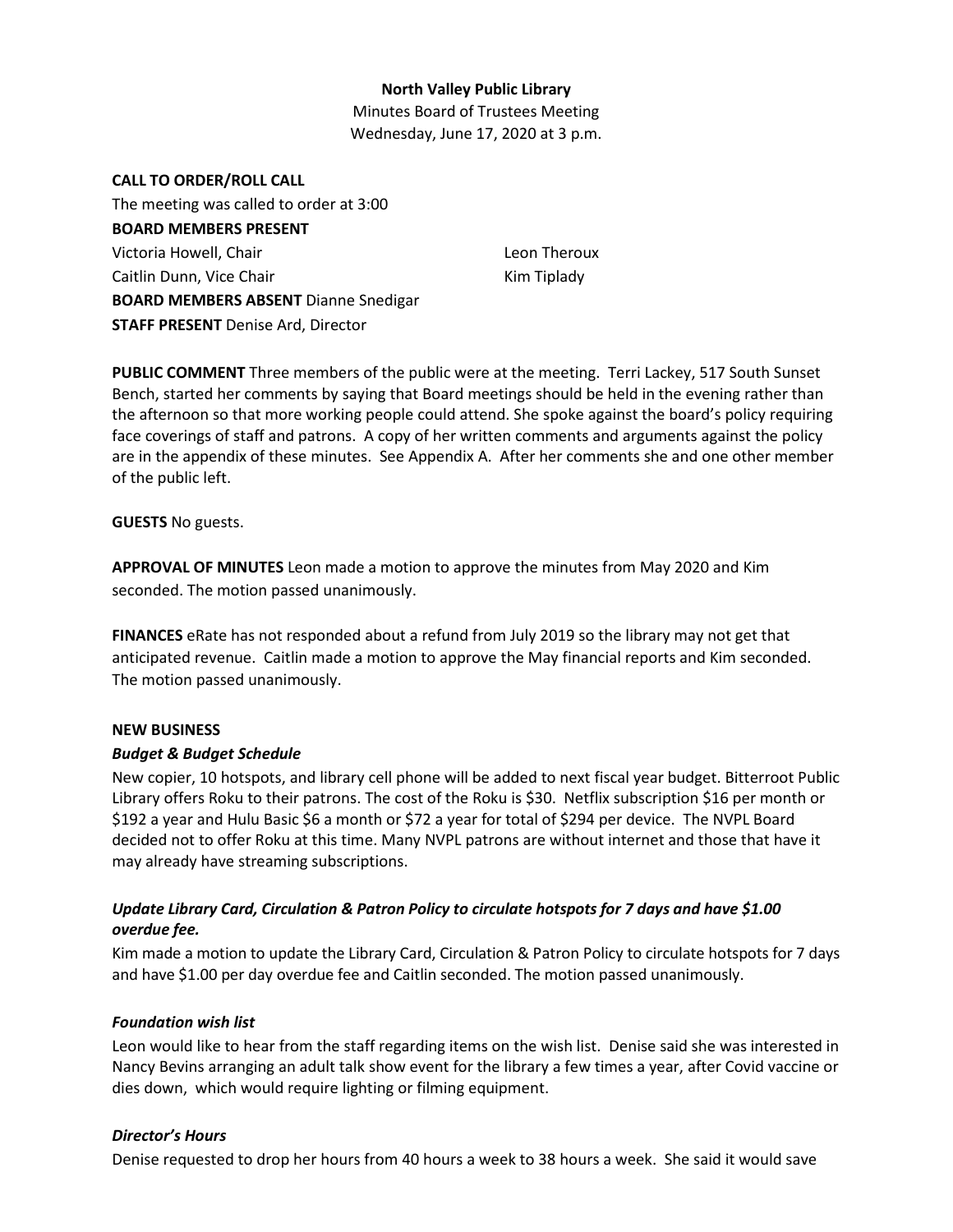the library a little money. Leon said to him it was a big issue and made him uncomfortable. Denise said she would not cut the hours before the new administrative employee who is replacing Daniel is trained and would continue to work 40 or over 40 if required by deadlines on occasion, but then would take the time over 38 hrs as straight comp time a different week. Kim made a motion to change Denise's hours to 38 per week starting September 1. Denise said the date the new employee was starting was not set so better to have it one month after the new employee starts. Kim amended her motion to say Denise's hours would be reduced to 38 one month after the Library Manager starts working. Caitlin seconded the motion. The motion passed unanimously.

## **ONGOING & UNFINISHED BUSINESS**

## *COVID-19 reopening plans*

The board asked Denise how the public were responding to the Covid restrictions. Denise said we have some complaints about masks but some other people like it and thank us for requiring them.

The board discussed current Covid restrictions and which ones should be changed.

Victoria asked if there was any public comment. Adam Baker said he doesn't think we should require masks. He said he likes the different options like curbside service but strongly disagrees with the mask requirements and asked how the board came to this decision. Victoria said the Board made the policy to wear face coverings in the library based on the recommendations of the Ravalli County Public Health Department, the Office of the Governor, and the Montana Department of Public Health and Human Services. He asked why the Board did not vote on the changes. The board then voted on the changes.

Caitlin made a motion to retain and update the Covid restrictions as discussed and Kim seconded. The motion passed unanimously.

### Phase 2 June 17 Board decisions

These Covid restrictions remain the same:

- Face coverings are REQUIRED by staff and patrons to use the Library.
- Curbside service still available.
- 6' social distancing still needs to be maintained by staff and patrons.
- Extra cleaning and hand cleaning continues.
- Staff continue to take their temperature and make sure they are not sick before coming to work.
- No seating for reading and lingering.
- Computer appointments for 1 hr. appointments 6' apart for 4 patrons.
- Community Room is open to Town Council but closed to other outside groups.
- Patrons that are coughing or sneezing will be asked to leave.

These are updated to the Covid restrictions:

- Patrons can come in to browse without an appointment.
- Library teen program hosted by Teen Specialist Emily and adult programs hosted by Adult Specialist Nancy Bevins are allowed to take place in person as long as 6' distance is maintained. Since children have a harder time maintaining 6' separation, those programs won't be taking place in person yet.
- The Town is approved to have the Community Room every Thursday in July 7:00-9:00 pm. Daniel will enter on our calendars (online and print)
- One children's computer will be on with a chair and available.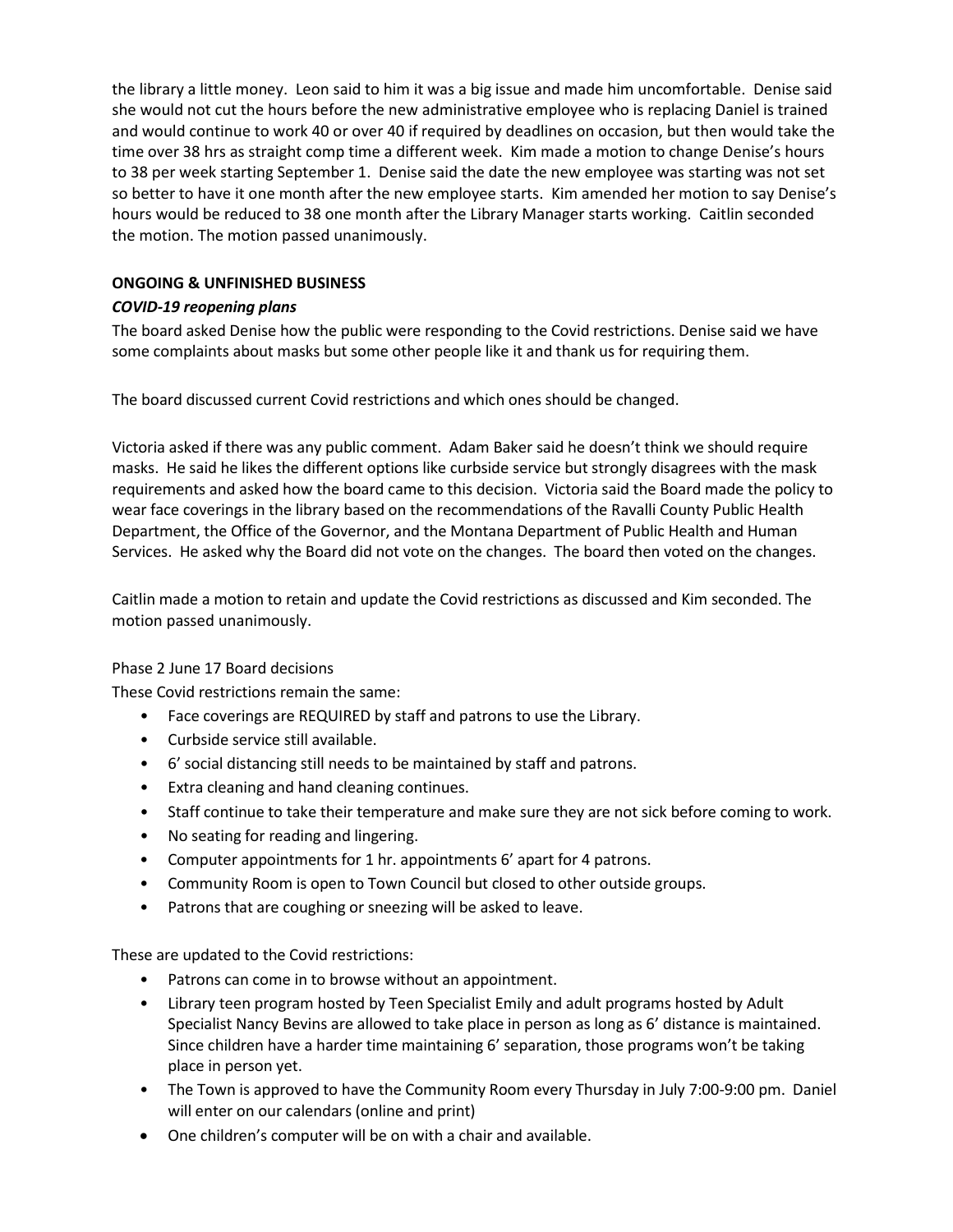## *Building plans & discussion:*

## *Weeds*

Denise said every year the weeds at the back of the library get out of control. Leon recommends spraying the weeds down early next year. Victoria will ask the mayor if he knows of anyone who can do this.

## *Planter*

Denise said the planter has still not been removed after many years and what would the board like to do. Denise will email Dianne and ask her to check with Ed Sutherlin if he still intends to do it. If not, then Denise will ask the Foundation to add to the Foundation wish list.

### *Commercial Broker*

Katie Ward has some clients that may be interested in renting the library Community Room & Makerspace and may approach with an offer that would be worthwhile to the library but there were no updates at the time of the meeting.

**PUBLIC COMMENT** Victoria welcomed public comment again. Adam Baker said the Library should take a poll on those that like and dislike the mask requirement.

## **BOARD/DIRECTOR ANNOUNCEMENTS & COMMENTS**

- Scharyn applied for the part-time Library Assistant position so will be taking more hours.
- Foundation has Golf Tournament fundraiser scheduled.

### **ADJOURNMENT**

Kim motioned to adjourn the meeting at 4:47. The motion passed unanimously.

Minutes by Caitlin Dunn and Denise Ard